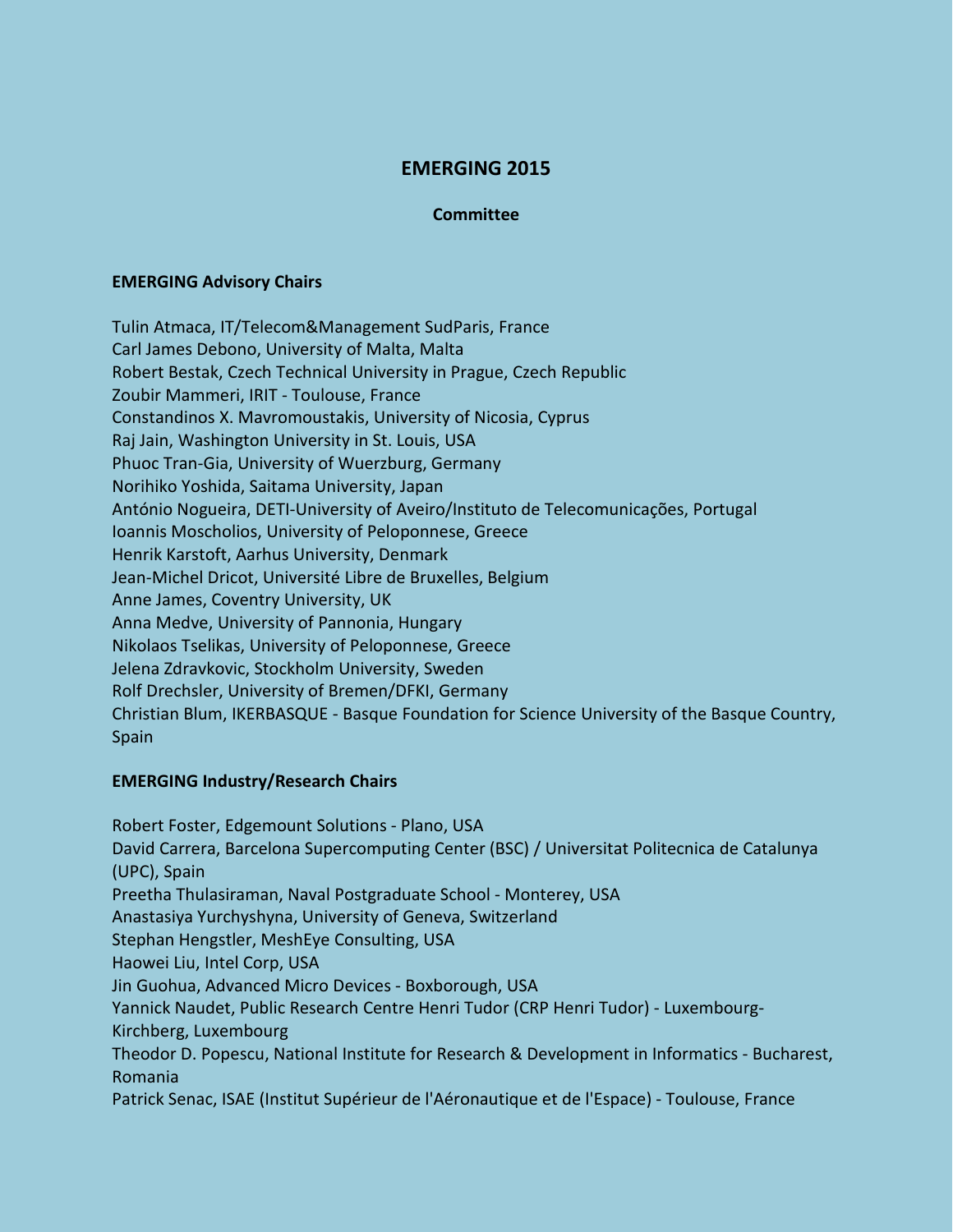Euthimios (Thimios) Panagos, Applied Communication Sciences, USA Christophe Guéret, Vrije Universiteit Amsterdam, The Netherlands

## **EMERGING Publicity Chairs**

Ines Ben Jemaa, INRIA, France Ken Katsumoto, Osaka University, Japan Stefan Frey, Hochschule Furtwangen University, Germany Zhihui Wang, Dalian University of Technology, China Eric Veith, Wilhelm Büchner Hochschule, Germany

### **EMERGING 2015 Technical Program Committee**

Mohd Helmy Abd Wahab, Universiti Tun Hussein Onn Malaysia, Malaysia Mouhamed Abdulla, University of Québec, Canada Smriti Agrawal, Chaitanya Bharathi Institute of Technology, India Adel Al-Jumaily, University of Technology, Australia Eiman Tamah Al-Shammari, Kuwait University, Kuwait Cristina Alcaraz, University of Malaga, Spain Firkhan Ali Bin Hamid Ali, Universiti Tun Hussein Onn Malaysia, Malaysia Mayada Faris Ghanim Alomary, University of Mosul, Iraq Mercedes Amor-Pinilla, University of Málaga, Spain Richard Anthony, University of Greenwich, UK Eleana Asimakopoulou, University of Derby, UK Tulin Atmaca, IT/Telecom&Management SudParis, France M. Ali Aydin, Istanbul University, Turkey Eduard Babulak, Sungkyunkwan University, South Korea Susmit Bagchi, Gyeongsang National University, South Korea Zubair Baig, Edith Cowan University, Australia Valentina E. Balas, Aurel Vlaicu University of Arad, Romania Kamel Barkaoui, Cedric-Cnam, France Nik Bessis, University of Derby, UK Robert Bestak, Czech Technical University in Prague, Czech Republic Christian Blum, IKERBASQUE - Basque Foundation for Science University of the Basque Country, Spain Indranil Bose, Indian Institute of Management – Calcutta, India Kechar Bouabdellah, Oran University, Algeria Lars Braubach, University *of* Hamburg, Germany Mieczyslaw Brdys, University of Birmingham, UK Francesc Burrull i Mestres, Universidad Politecnica de Cartagena (UPCT), Spain Horia V. Caprita, "Lucian Blaga" University of Sibiu, Romania Chin-Chen Chang, Feng Chia University - Taichung, Taiwan Chi-Hua Chen, National Chiao Tung University, Taiwan, R.O.C. David Chen, University of Bordeaux – Talence, France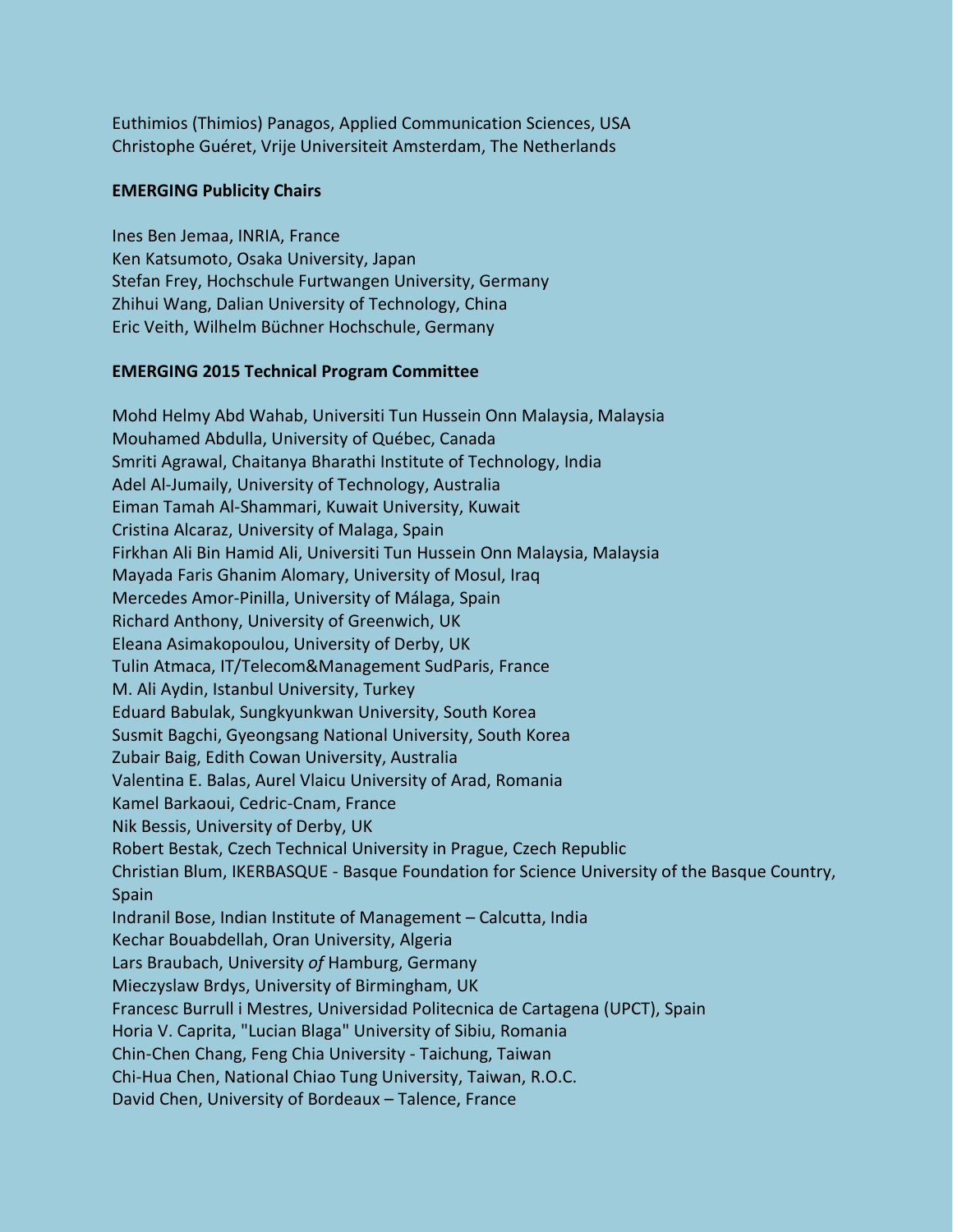Mu-Song Chen, Da-Yeh University, Taiwan Dong Ho Cho, Korea Advanced Institute of Science and Technology (KAIST) - Daejeon, Republic of Korea Deepak Dahiya, Jaypee University of Information Technology, India Giuseppe De Pietro, ICAR CNR, Italy Sagarmay Deb, Central Queensland University, Australia Carl James Debono, University of Malta, Malta Frank Doelitzscher, Furtwangen University, Germany Manuel Fernando dos Santos Silva, INESCTEC & ISEP-IPP, Portugal Rolf Drechsler, University of Bremen/DFKI, Germany Jean-Michel Dricot, Université Libre de Bruxelles, Belgium Dimitris Drikakis, Cranfield University, UK Paramartha Dutta, Visva Bharati University, India El-Sayed M. El-Alfy, King Fahd University of Petroleum and Minerals, Saudi Arabia Wael M. El-Medany, University of Bahrain, Bahrain Ramadan Elaiess, University of Benghazi, Libya Thaddeus Onyinye Eze, University of Greenwich, U.K. Simon Fong, University of Macau, Macau Kamini Garg, University of Applied Sciences Southern Switzerland - Lugano, Switzerland Amjad Gawanmeh, Khalifa University, UAE Debasis Giri, Haldia Institute of Technology, India Nuno Gonçalves Rodrigues, Polytechnic Institute of Bragança, Portugal George A. Gravvanis, Democritus University of Thrace, Greece Christos Grecos, University of the West of Scotland - Paisley, UK Patrizia Grifoni, Institute of Research on Population and Social Policies - National Research Council, Italy Christophe Guéret, Vrije Universiteit Amsterdam, The Netherlands Jin Guohua, Advanced Micro Devices - Boxborough, USA Sven Hartmann, Clausthal University of Technology, Germany Go Hasegawa, Osaka University, Japan Wan Haslina Hassan, Malaysia-Japan International Institute of Technology | Universiti Teknologi Malaysia, Malaysia Stephan Hengstler, MeshEye Consulting - Campbell, USA Pao-Ann Hsiung, National Chung Cheng University, Taiwan Hamidah Ibrahim, Universiti Putra Malaysia, Malaysia Sergio Ilarri, University of Zaragoza, Spain Muhammad Ali Imran, University of Surrey Guildford, UK Emilio Insfran, Universitat Politècnica de València, Spain Shareeful Islam, University of East London, U.K. Raj Jain, Washington University in St. Louis, USA Anne James, Coventry University, UK Veselina Jecheva, Burgas Free University, Bulgaria Jin-Hwan Jeong, SK telecom, South Korea Ravi Jhawar, Università degli Studi di Milano, Italy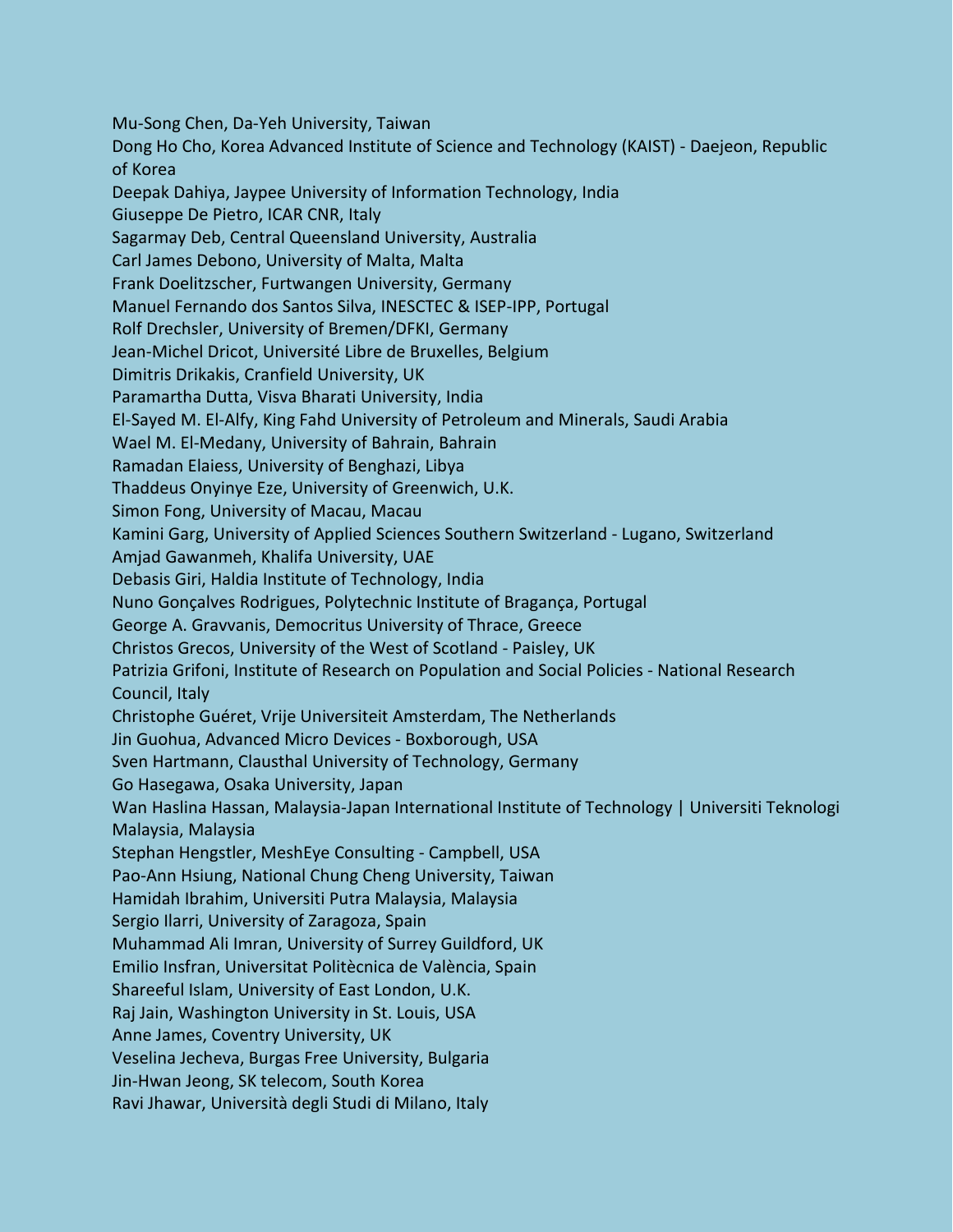Yichuan Jiang, Southeast University, China Gyanendra Prasad Joshi, Yeungnam University, South Korea Georgios Kambourakis, University of the Aegean - Samos, Greece Dimitris Kanellopoulos, University of Patras, Greece Rajgopal Kannan, Louisiana State University - Baton Rouge USA Fazal Wahab Karam, Gandhara Institute of Science and Technology, Pakistan Henrik Karstoft, Aarhus University, Denmark Dimitrios Koukopoulos, University of Patras, Greece Aswani Kumar, VIT University, India Binod Kumar, Pune University - Jayawant Technical Campus, India Sy-Yen Kuo, National Taiwan University, Taiwan Arash Habibi Lashkari, Advanced Informatics School (AIS) | University Technology Malaysia (UTM), Malaysia Byoungcheon Lee, Joongbu University, South Korea Jang Hee Lee, KOREATECH University, South Korea Mark S. Leeson, University of Warwick - Coventry, UK Kuan-Ching Li, Providence University, Taiwan Chiu-Kuo Liang, Chung Hua University, Taiwan Erwu Liu, Tongji University, China Haowei Liu, Intel Corp, USA Li Liu, Utah Valley University, USA Lu Liu, University of Derby, UK Elsa María Macías López, University of Las Palmas de Gran Canaria, Spain Prabhat Mahanti, University of New Brunswick, Canada Ahmed Mahdy, Texas A&M University-Corpus Christi, USA Zoubir Mammeri, IRIT - Toulouse, France Constandinos Mavromoustakis, University of Nicosia, Cyprus Anna Medve, University of Pannonia, Hungary Natarajan Meghanathan, Jackson State University, USA Vojtech Merunka, Czech University of Life Sciences in Prague and Czech Technical University in Prague, Czech Republic Panagiotis Michailidis, University of Macedonia, Greece Irina Mocanu, University Politehnica of Bucharest, Romania Martin Molhanec, Czech Technical University in Prague, Czech Republic Juan Pedro Muñoz-Gea, Universidad Politécnica de Cartagena, Spain R. Muralishankar, CMR Institute of Technology - Bangalore, India Yannick Naudet, Public Research Centre Henri Tudor (CRP Henri Tudor) - Luxembourg-Kirchberg, Luxembourg Rasha Osman, Imperial College London, UK Alexander Paar, TWT GmbH Science & Innovation, Germany Euthimios (Thimios) Panagos, Applied Communication Sciences, USA Theodor D. Popescu, National Institute for Research & Development in Informatics - Bucharest, Romania Shaojie Qiao, Southwest Jiaotong University, China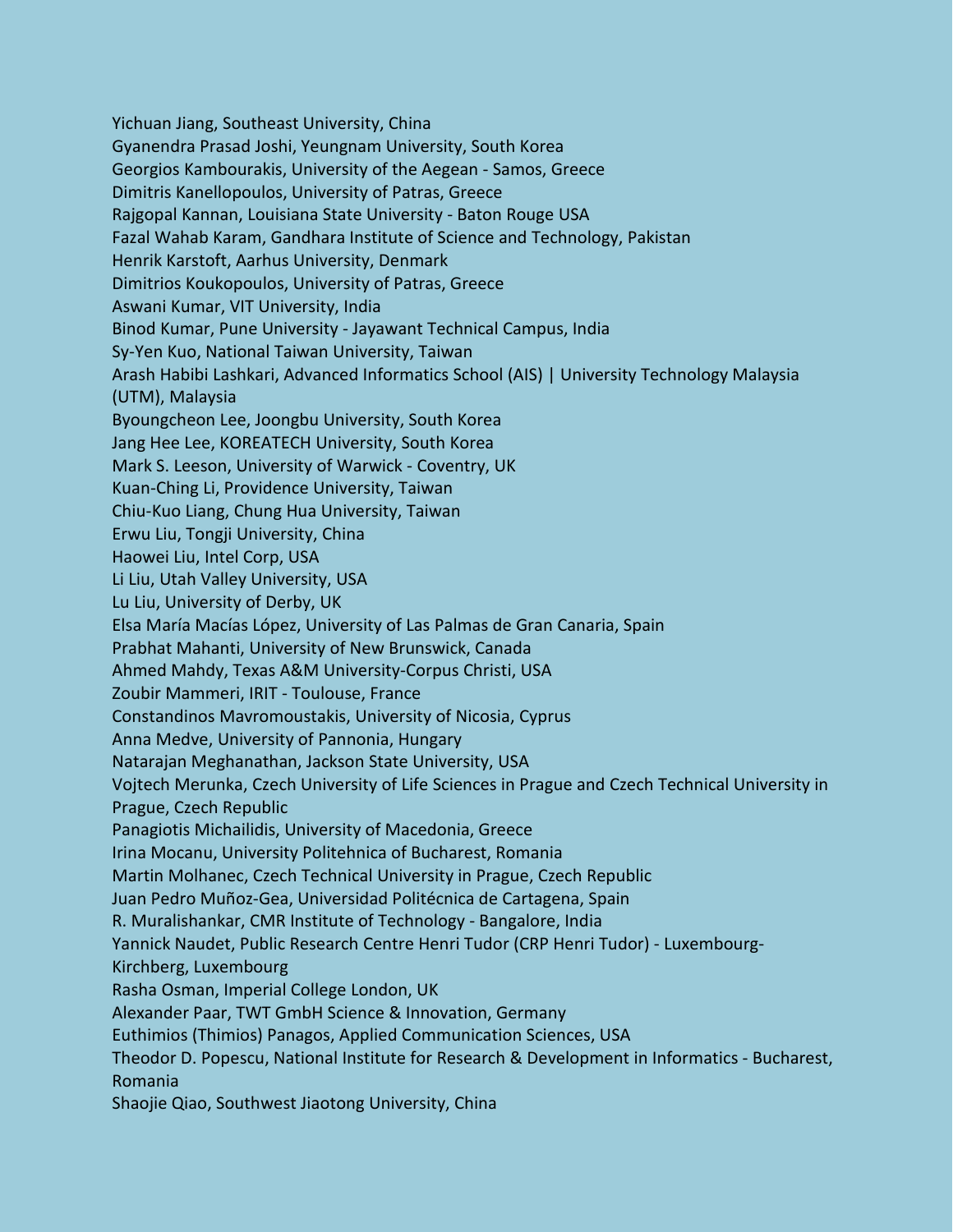Chuan Qin, University of Shanghai for Science and Technology, China Thurasamy Ramayah, Universiti Sains Malaysia, Malaysia Fernando Ramos, University of Lisbon, Portugal Manuel Ramos Cabrer, University of Vigo, Spain Danda B. Rawat, Georgia Southern University, USA Mubashir Husain Rehmani, COMSATS Institute of Information Technology, Pakistan Marina Resta, University of Genova, Italy Riadh Robbana, Carthage University, Tunisia Seungchul Ryu, Yonsei University, South Korea Khair Eddin Sabri, University of Jordan, Jordan Antonio Sachs, University of São Paulo (USP), Brazil Maytham Safar, Focus Consultancy, Kuwait Hasmik Sahakyan, Institute for Informatics and Automation Problems of the National Academy of Sciences, Armenia Haja Mohamed Saleem, Universiti Tunku Abdul Rahman/Univrsiti Teknologi PETRONAS, Malaysia Abdolhossein Sarrafzadeh, Unitec Institute of Technology, New Zealand Wagdy Sawahel, National Research Center, Cairo, Egypt Patrick Senac, ISAE (Institut Supérieur de l'Aéronautique et de l'Espace) - Toulouse, France Dimitrios Serpanos, Qatar Computing Research Institute (QCRI), Qatar Oyunchimeg Shagdar, INRIA Paris-Rocquencourt, France Yilun Shang, Tongji University, China Justin Y. Shi, Temple University, USA Brajesh Kumar Singh, FET / RBS College, India Masakazu Soshi, Hiroshima City University, Japan Chandrasekaran Subramaniam, Velammal Engineering College, India Haitham J. Taha, University of Technology Baghdad, Iraq Yutaka Takahashi, Kyoto University, Japan Dante I. Tapia, University of Salamanca, Spain Samar Tawbi, Lebanese University, Lebanon Jesús Augusto Téllez Isaac, Universidad de Carabobo, Venezuela Parimala Thulasiraman, University of Manitoba, Canada Preetha Thulasiraman, Naval Postgraduate School - Monterey, USA Daxin Tian, Beihang University, China Li-Shiang Tsay, North Carolina A & T State University, USA Hamed Vahdat-Nejad, University of Birjand, Iran Bal Virdee, London Metropolitan University, UK Eric Veith, Wilhelm Büchner Hochschule - Pfungstadt, Germany Waralak Vongdoiwang Siricharoen, University of the Thai Chamber of Commerce, Thailand Samuel Fosso Wamba, NEOMA Business School, France Hongzhi Wang, Harbin Institute of Technology, China Shuai Wang, Nanjing University, China Zhihui Wang, Dalian University of Technology, China Zhenglu Yang, University of Tokyo, Japan